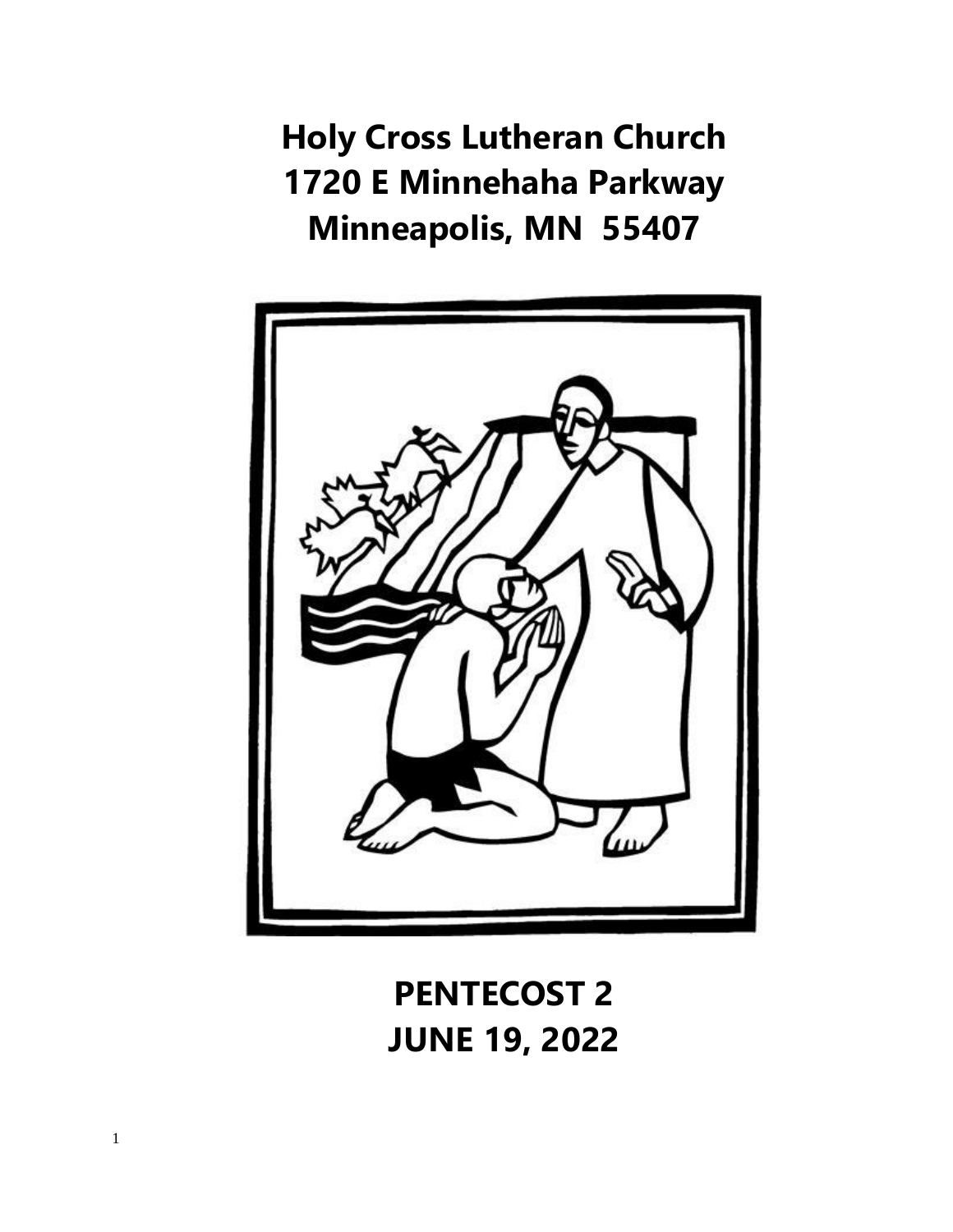**Silent Prayer Before Worship: O LORD God, we bring before You** the cries of a sorrowing world. In Your mercy set us free from the chains that bind us, and defend us from everything that is evil, through Jesus Christ, our Savior and LORD. Amen.

*Worship Note: As we continue to introduce Evangelical Lutheran Worship (ELW, the red cover hymnal), today's service is Setting Ten, page 203. The blue hardcover hymnal is TLH and blue paperback cover is WOV.*

# **Welcome**

# **GATHERING HYMN,** *My Lord of Light***, ELW 832 or WOV 796**

# **INVOCATION**

P: In the name of the Father and of the  $+$  Son and of the Holy Spirit.

# **C: Amen.**

# **CONFESSION AND FORGIVENESS**

P: Almighty God, to Whom all hearts are open, all desires known, and from Whom no secrets are hid; cleanse the thoughts of our hearts by the inspiration of Your Holy Spirit, that we may perfectly love You and worthily magnify Your holy name, through Jesus Christ our LORD.

# **C: Amen.**

P: Let us confess our sin in the presence of God and of one another. **C: Gracious God, have mercy on us. We confess that we have turned from You and given ourselves into the power of sin. We**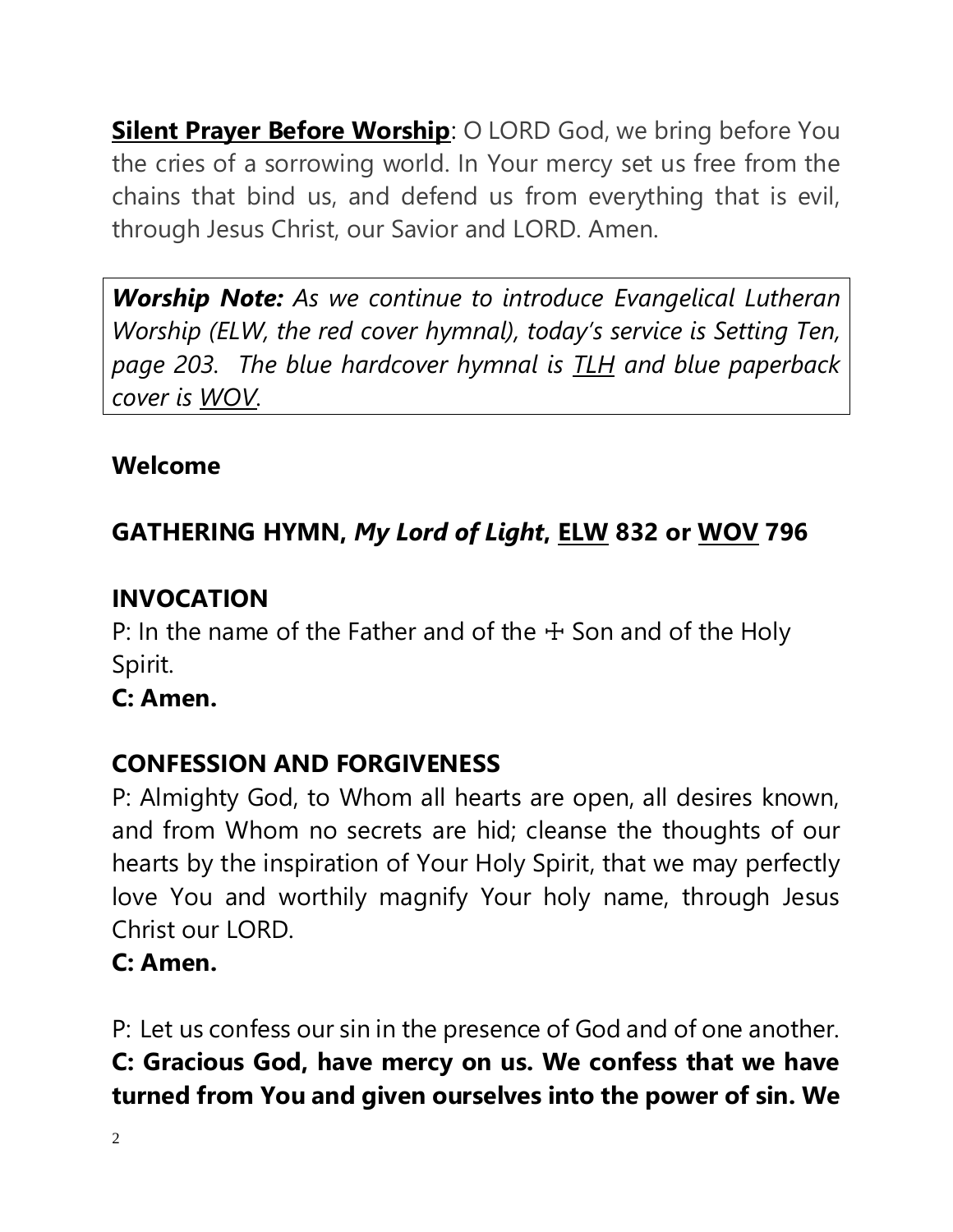**are truly sorry and humbly repent. In Your compassion forgive us our sins, known and unknown, things we have done and things we have failed to do. Turn us again to You, and uphold us by Your Spirit, so that we may live and serve You in newness of life through Jesus Christ, our Savior and LORD. Amen.**

P: God, Who is rich in mercy, loved us even when we were dead in sin, and made us alive together with Christ. By grace you have been saved. In the name of  $\pm$  Jesus Christ, your sins are forgiven. Almighty God strengthen you with power through the Holy Spirit, that Christ may live in your hearts through faith.

**C: Amen.**

# **KYRIE (ELW p. 203)**



 $\text{Re}$  - new us with your sav-ing pow'r; cre - ate in us new hearts!

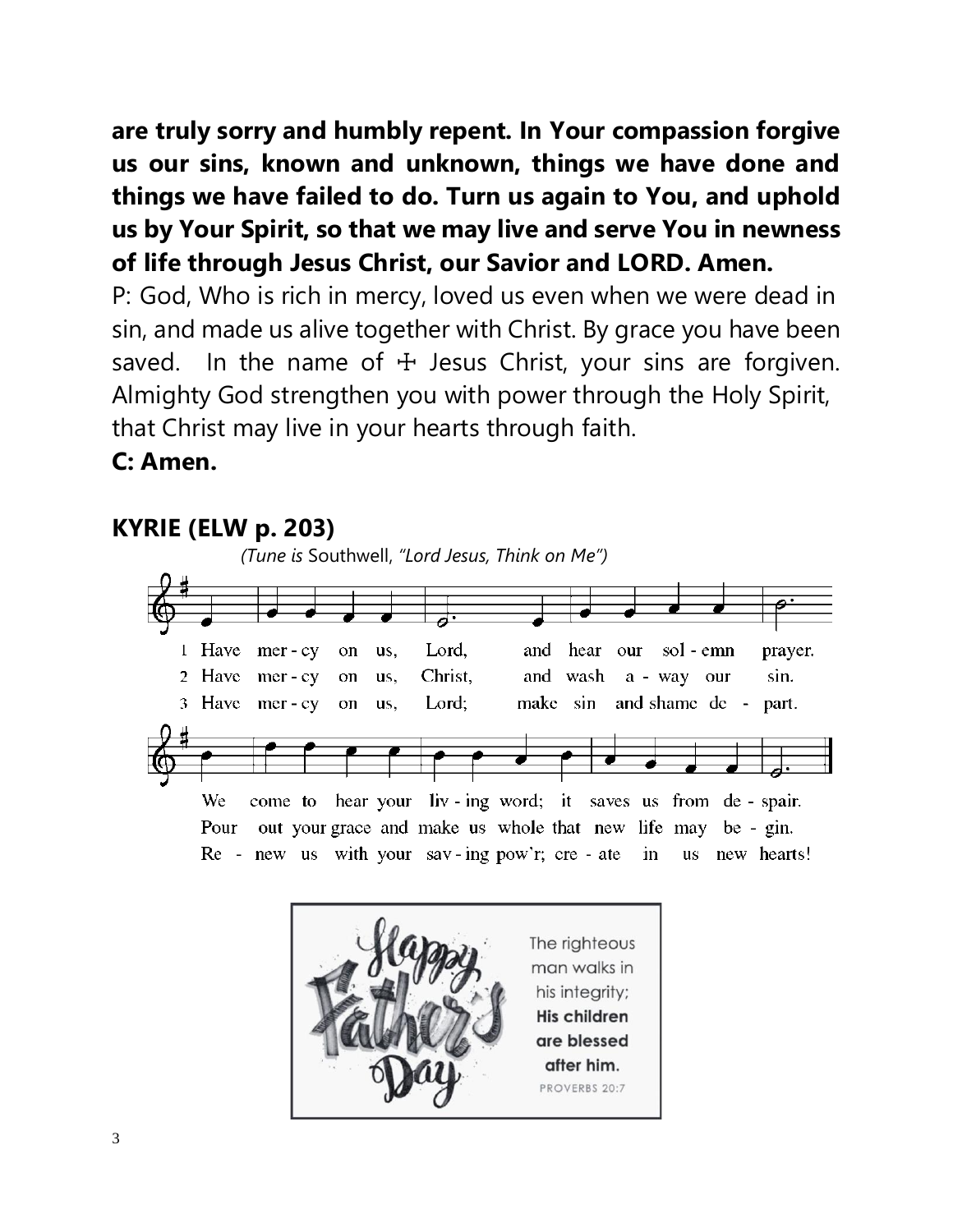## **CANTICLE OF PRAISE** (ELW, bottom of p. 204)



of God who sits  $up$  - on the throne, and to  $a$  - dore the Lamb.

#### **PRAYER OF THE DAY**

**C: We like to take credit for what we do well, LORD; and while there's nothing wrong with that, remind us where our talents and gifts come from. Help us to remember that You love us enough to give us what we need to do things well, during good times as well as bad. In Your precious name, Jesus, we pray. Amen.**

#### **FIRST READING, ISAIAH 65:1-9 (NIV)**

*God promises to bring disobedient Israel back home to Judah.*

[The LORD spoke, saying,] "I revealed Myself to those who did not ask for Me; I was found by those who did not seek Me. To a nation that did not call on My name, I said, 'Here am I, here am I.' All day long I have held out My hands to an obstinate people, who walk in ways not good, pursuing their own imaginations  $- a$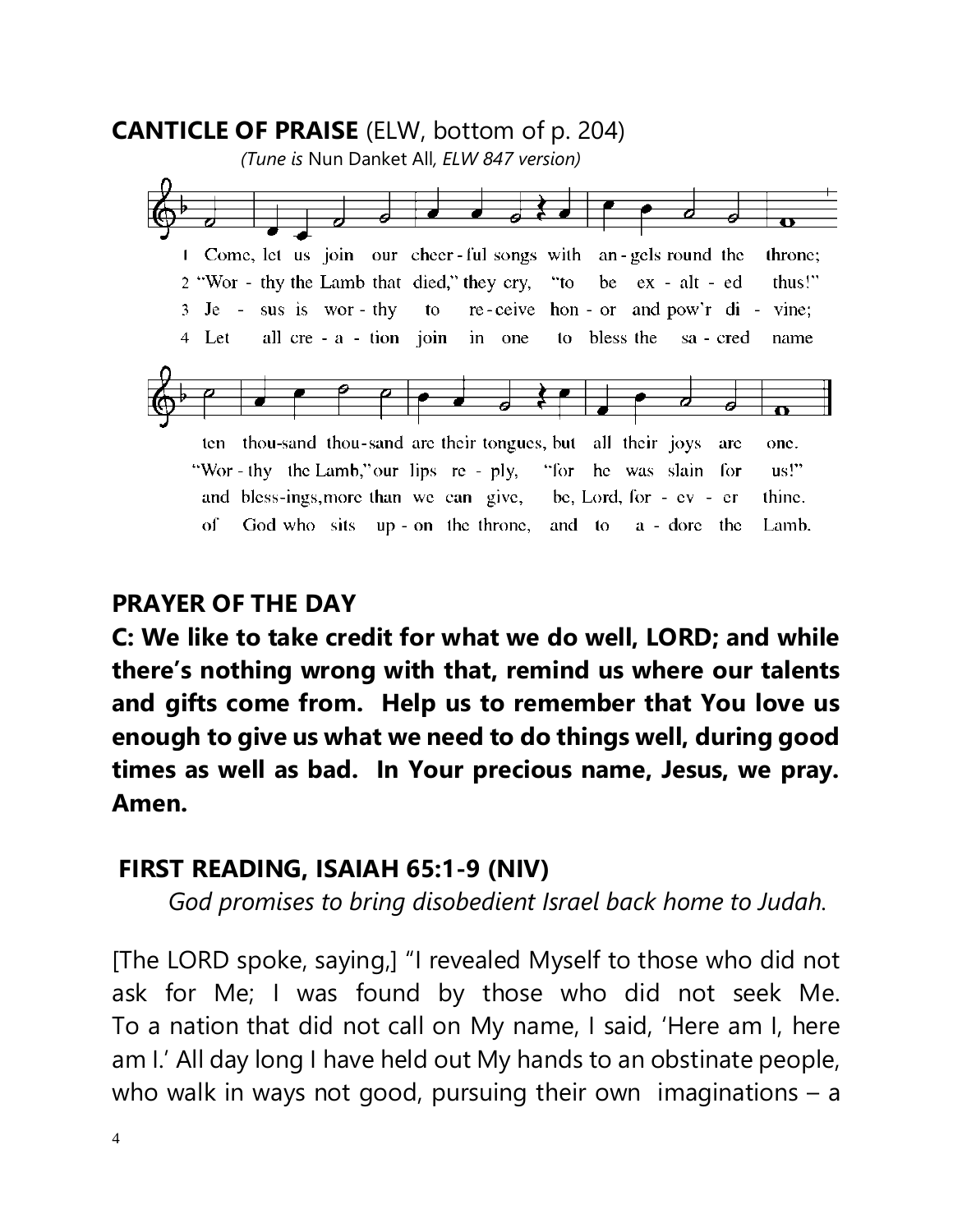people who continually provoke Me to My very face, offering sacrifices in gardens and burning incense on altars of brick; who sit among the graves and spend their nights keeping secret vigil; who eat the flesh of pigs, and whose pots hold broth of impure meat; who say, 'Keep away; don't come near me, for I am too sacred for you!' Such people are smoke in My nostrils, a fire that keeps burning all day. "See, it stands written before Me: I will not keep silent but will pay back in full; I will pay it back into their laps – both your sins and the sins of your ancestors," says the LORD. "Because they burned sacrifices on the mountains and defied Me on the hills, I will measure into their laps the full payment for their former deeds."

This is what the LORD says: "As when juice is still found in a cluster of grapes and people say, 'Don't destroy it, there is still a blessing in it,' so will I do in behalf of My servants; I will not destroy them all. I will bring forth descendants from Jacob, and from Judah those who will possess My mountains; My chosen people will inherit them, and there will My servants live.

L: This is the word of the LORD. **C: Thanks be to God.**

# **SECOND READING, (NIV)**

*David calls on God to take revenge on his enemies.*

LORD, how many are my foes! How many rise up against me! Many are saying of me, "God will not deliver him." But You, LORD, are a shield around me, my Glory, the One Who lifts my head high. I call out to the LORD, and He answers me from His holy mountain. I lie down and sleep; I wake again, because the LORD sustains me. I will not fear though tens of thousands assail me on every side.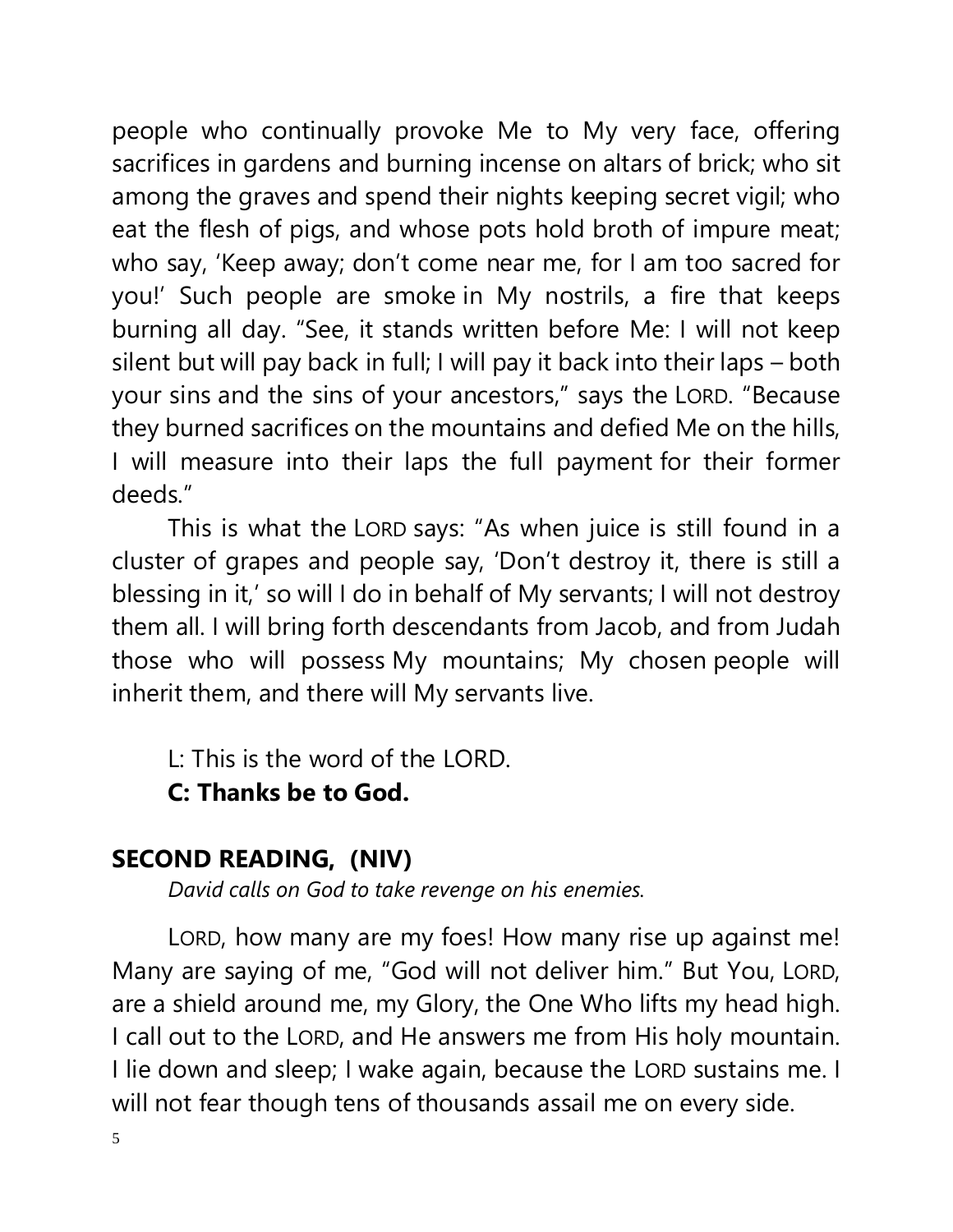Arise, LORD! Deliver me, my God! Strike all my enemies on the jaw; break the teeth of the wicked. From the LORD comes deliverance. May Your blessing be on your people.

L: This is the word of the LORD.

## **C: Thanks be to God.**

# **GOSPEL ACCLAMATION**



# **GOSPEL READING, LUKE 8:26-39 (NIV)**

*Jesus heals a demon-possessed man in a foreign country.*

[Jesus and His disciples] sailed to the region of the Gerasenes, which is across the lake from Galilee. When Jesus stepped ashore, He was met by a demon-possessed man from the town. For a long time this man had not worn clothes or lived in a house, but had lived in the tombs. When he saw Jesus, he cried out and fell at His feet, shouting at the top of his voice, "What do You want with me, Jesus, Son of the Most High God? I beg you, don't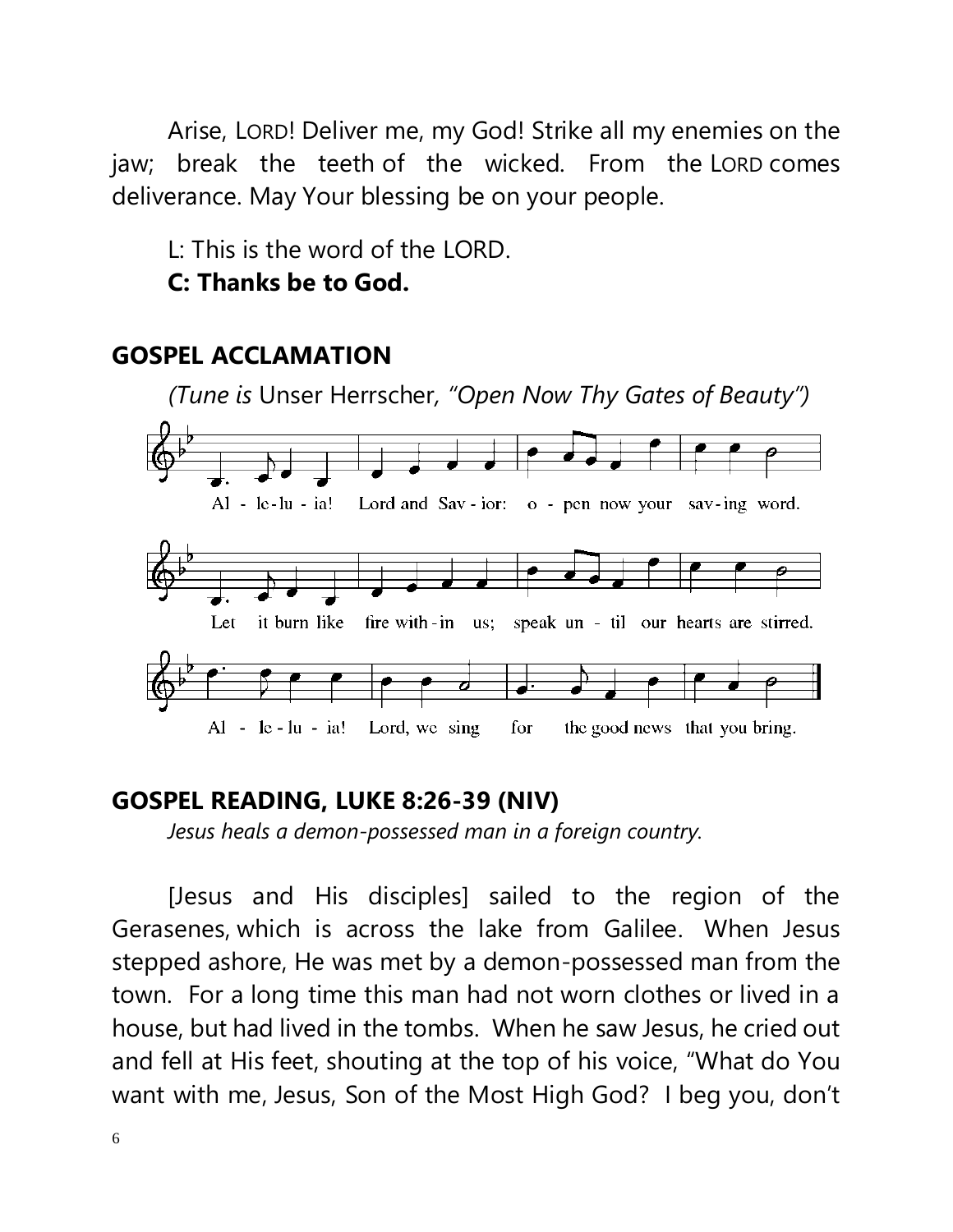torture me!" For Jesus had commanded the impure spirit to come out of the man. Many times it had seized him, and though he was chained hand and foot and kept under guard, he had broken his chains and had been driven by the demon into solitary places. Jesus asked him, "What is your name?"

"Legion," he replied, because many demons had gone into him. And they begged Jesus repeatedly not to order them to go into the Abyss.

A large herd of pigs was feeding there on the hillside. The demons begged Jesus to let them go into the pigs, and He gave them permission. When the demons came out of the man, they went into the pigs, and the herd rushed down the steep bank into the lake and was drowned.

When those tending the pigs saw what had happened, they ran off and reported this in the town and countryside, and the people went out to see what had happened. When they came to Jesus, they found the man from whom the demons had gone out, sitting at Jesus' feet, dressed and in his right mind; and they were afraid. Those who had seen it told the people how the demonpossessed man had been cured. Then all the people of the region of the Gerasenes asked Jesus to leave them, because they were overcome with fear. So He got into the boat and left.

The man from whom the demons had gone out begged to go with Him, but Jesus sent him away, saying, "Return home and tell how much God has done for you." So the man went away and told all over town how much Jesus had done for him.

> P: This is the Gospel of the LORD. **C: Praise to You, O Christ.**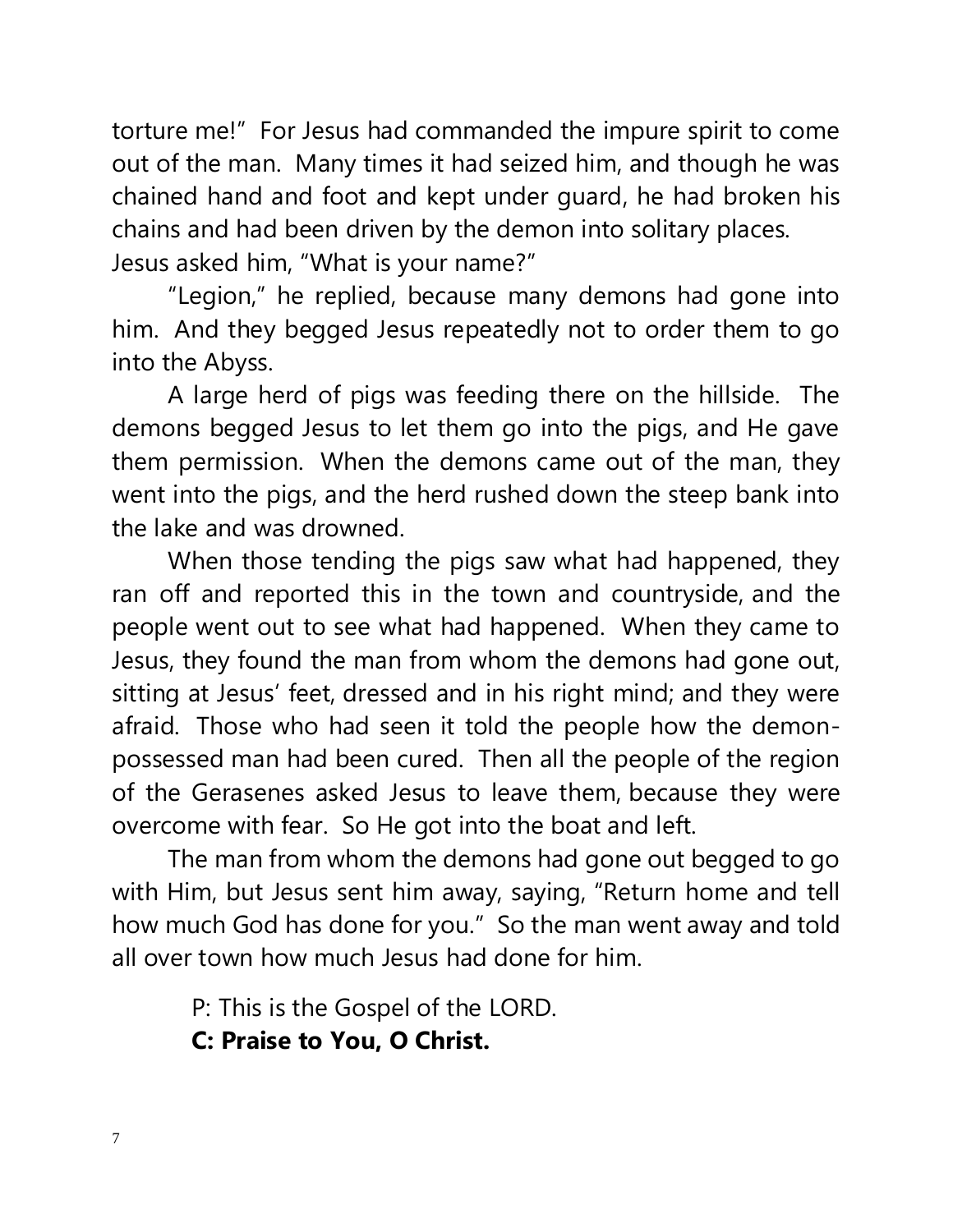#### **APOSTLES CREED** (ELW p. 206)

**I believe in God, the Father almighty, Creator of heaven and earth.**

**I believe in Jesus Christ, God's only Son, our LORD, Who was conceived by the Holy Spirit, born of the virgin Mary, suffered under Pontius Pilate, was crucified, died, and was buried; He descended to the dead.\* On the third day He rose again; He ascended into heaven, He is seated at the right hand of the Father, and He will come to judge the living and the dead.**

**I believe in the Holy Spirit, the holy catholic\*\* church, the communion of saints, the forgiveness of sins, the resurrection of the body, and the life everlasting. Amen.**

\*Or, "he descended into hell," another translation of this text in widespread use. \*\* catholic means universal

#### **HYMN OF THE DAY,** *"Awake, O Sleeper,"* **ELW 452, WOV 745**

#### **SERMON, "Whether We Want Him or Not"**

*"I revealed Myself to those who did not ask for Me; I was found by those who did not seek Me. To a nation that did not call on My name, I said, 'Here am I, here am I.'" – Isaiah 65:1*

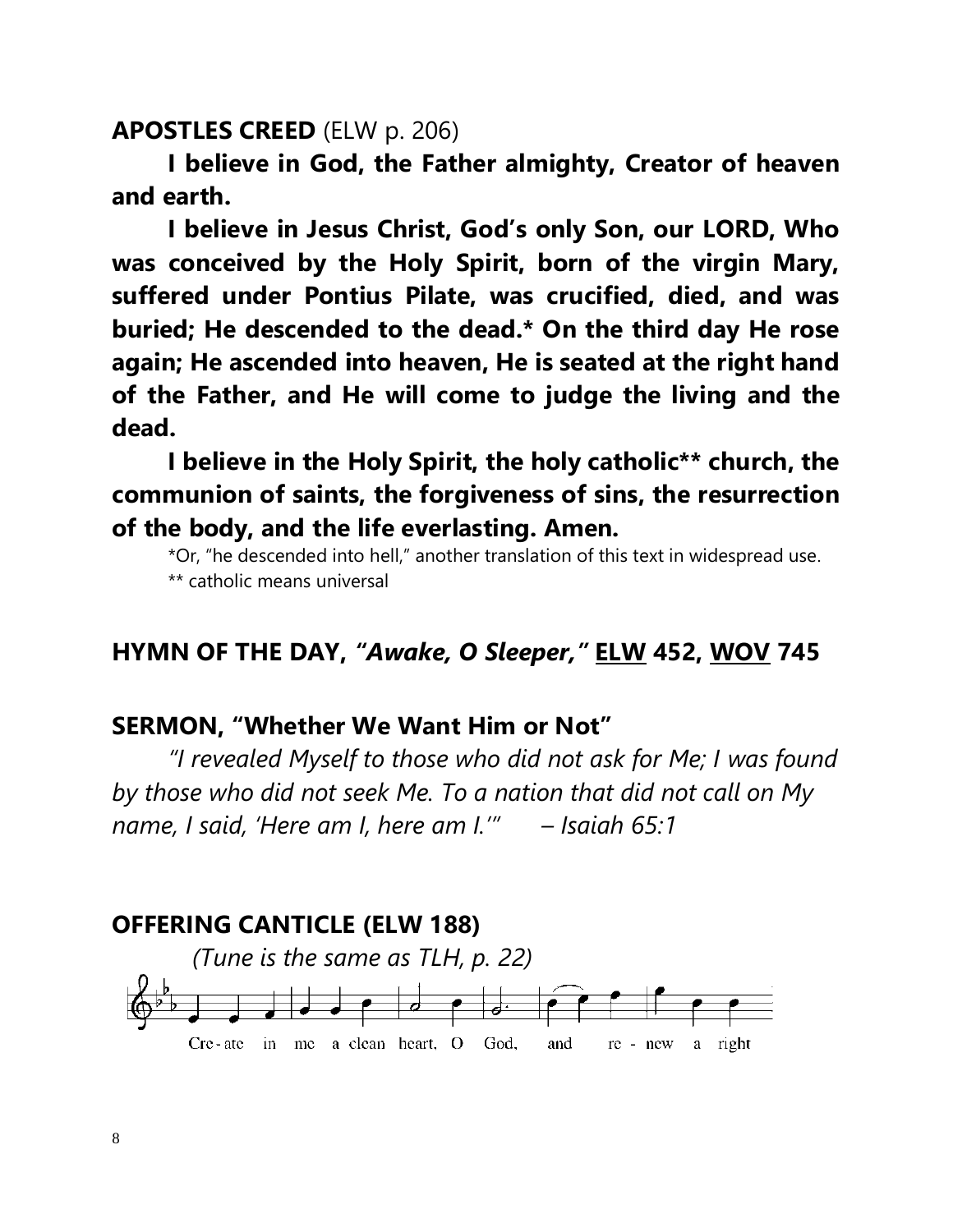

**OFFERING** *(The plate is available in the back of the church.)*

# **PRAYER OF THE CHURCH**

## **LORD'S PRAYER**

*Our Father Who art in heaven, hallowed be Thy name, Thy Kingdom come, Thy will be done on earth as it is in heaven; give us this day our daily bread; and forgive us our trespasses as we forgive those who trespass against us; and lead us not into temptation, but deliver us from evil. For Thine is the Kingdom and the power and the glory forever and ever. Amen.*

## **BENEDICTION**

P: The LORD bless you and keep you. The LORD make His face shine upon you and be gracious unto you. The LORD lift up His countenance upon you and give you peace.

# **C: Amen.**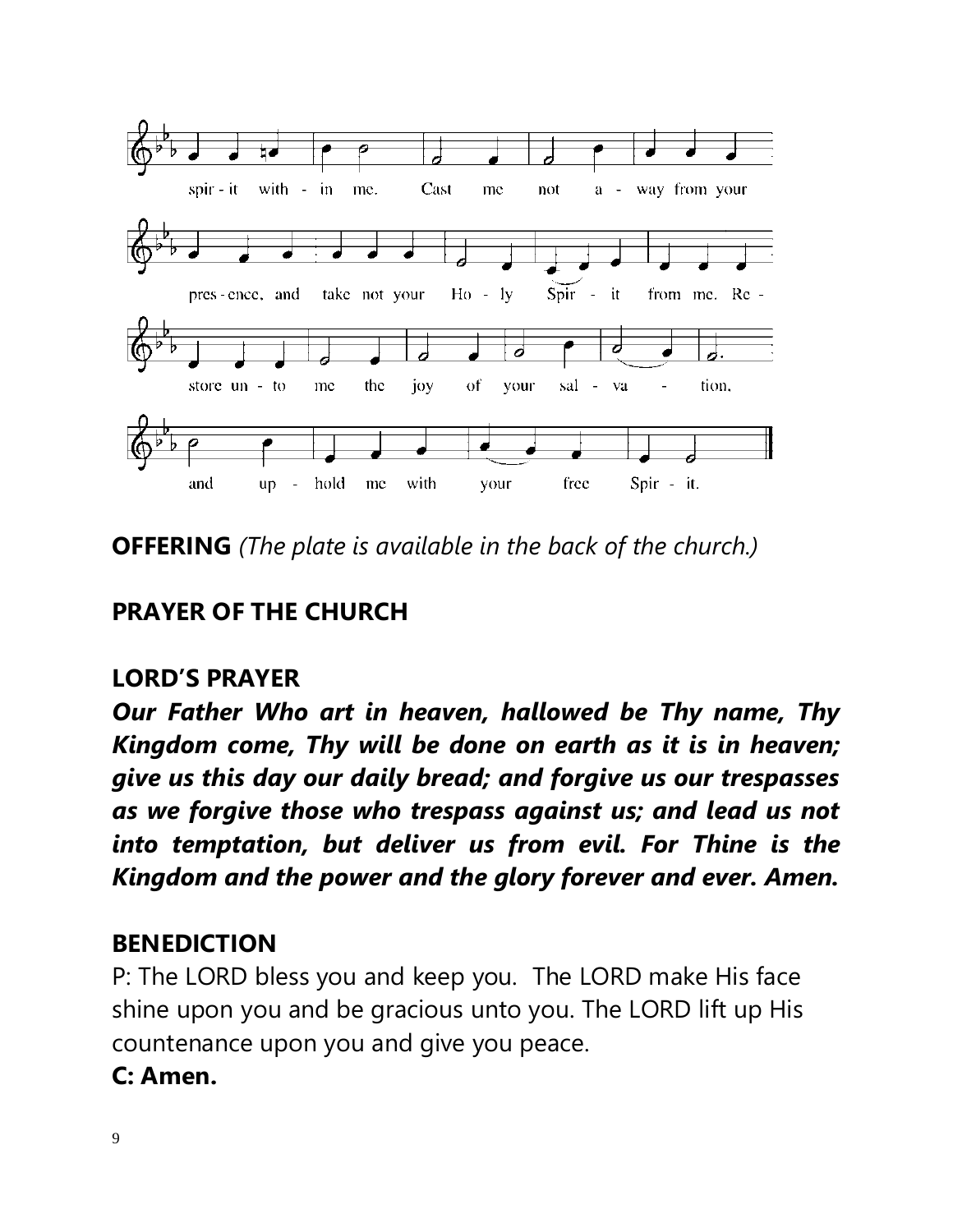# **SENDING SONG, "***Precious Lord***" ELW 773 or WOV 731**

#### **Spoken Announcements**

#### *Copyright Acknowledgments*

*From sundaysandseasons.com. Copyright © 2022 Augsburg Fortress. All rights reserved.*

# **Voters Meeting Today**

The annual Voters Meeting will follow the worship service this morning.

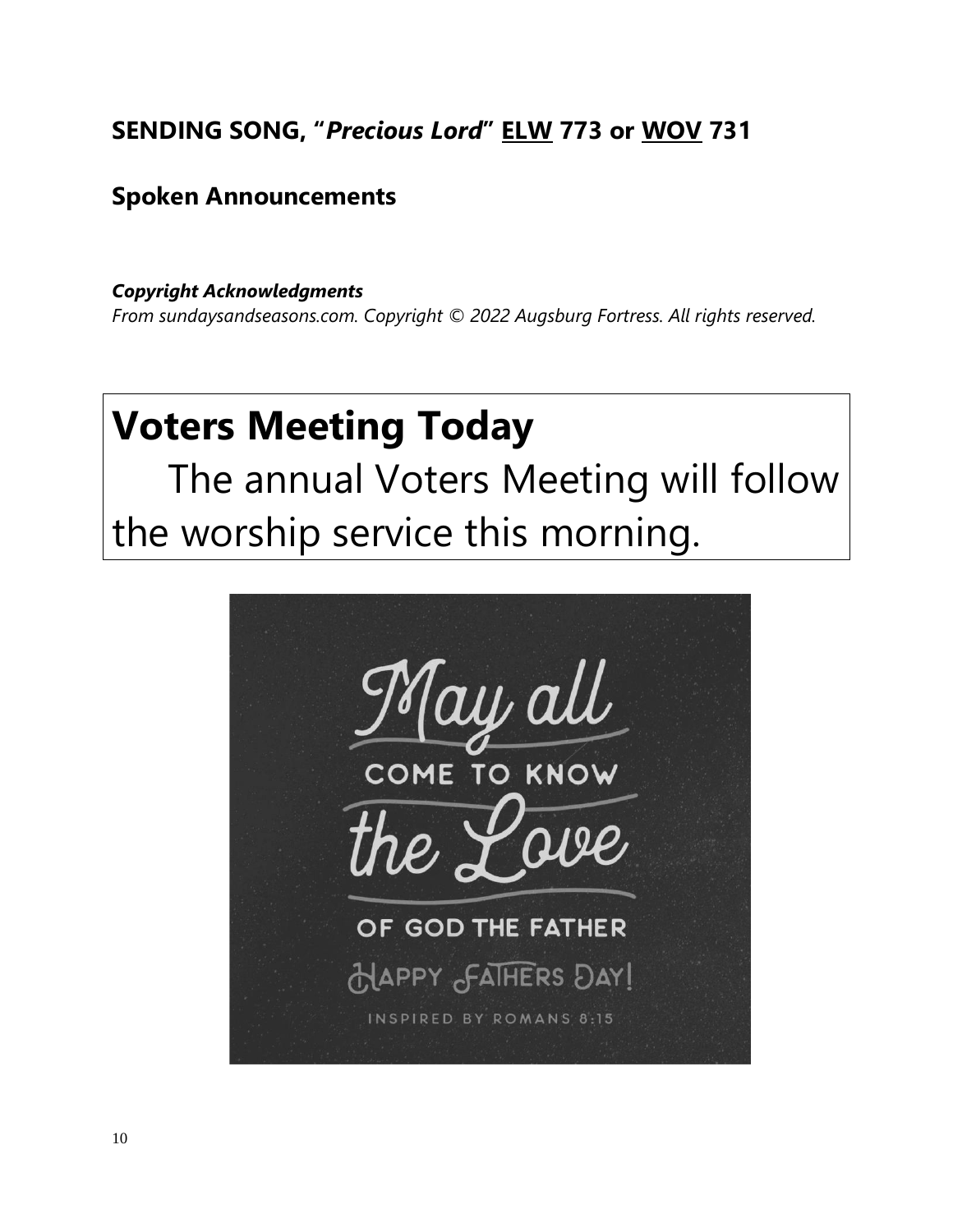# **ANNOUNCEMENTS**

#### **Statistics**

Attendance on Sunday (6/12) was 33. The total offering was \$2,826 including \$10 to the Building Fund, and \$2 to Minneapolis Synod, and \$135 to Trinity First.

#### **Mites Collection**

The Mites collection from June 5 was \$54.76. Mites will be collected next on August 7.

#### **Weed & Water**

Calling all volunteers who are able to help water the flowers this summer. Please sign up for a week or more. The sign-up calendar and directions are in the narthex. If it turns out you have a conflict, contact someone else on the schedule to trade weeks. Thanks so much for your help again this summer. Questions? Contact Sally Gorski or Carol Horrmann.

#### **Celebrations This Week**

Happy Birthday to Julie Brammer (6/21), Erick Horrmann (6/23), Carrie Yeager (6/24), and Jasmine Witt (6/25).

Happy Anniversary to Pastor Roger and Jan Holland (6/25).

#### **Now Available**

- Lutheran Disaster Response info for Ukraine on the back table.
- Portals of Prayer (July to September) issue
- June Newsletter

## **Bible Study**

The Apostles' Creed is the topic. We will meet in the "Family Room" at about 10:45 – resuming next Sunday. No study today because of the voters meeting.